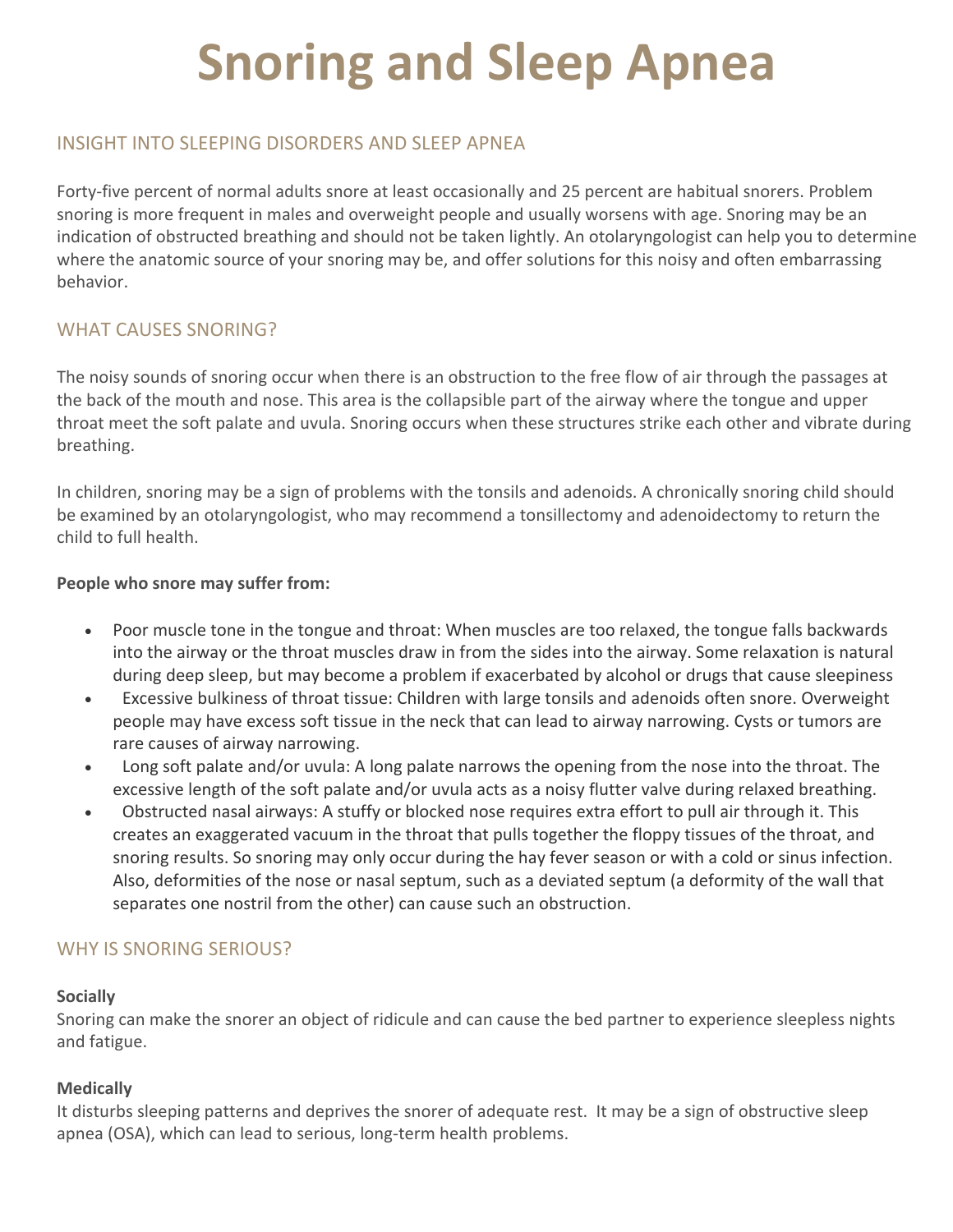## WHAT IS OBSTRUCTIVE SLEEP APNEA?

Snoring may be a sign of a more serious condition known as obstructive sleep apnea (OSA). OSA is characterized by multiple episodes of breathing pauses greater than 10 seconds at a time, due to upper airway narrowing or collapse. This results in lower amounts of oxygen in the blood, which causes the heart to work harder. It also causes disruption of the natural sleep cycle, which makes people feel poorly rested despite adequate time in bed. Apnea patients may experience 30 to 300 such events per night.

The immediate effect of sleep apnea is that the snorer must sleep lightly and keep the throat muscles tense in order to keep airflow to the lungs. Because the snorer does not get a good rest, he or she may be sleepy during the day, which impairs job performance and makes him or her a hazardous driver or equipment operator. Untreated obstructive sleep apnea increases the risk of developing heart attacks, strokes, diabetes, and many other medical problems.

# HOW IS HEAVY SNORING EVALUATED?

Heavy snorers should seek medical advice to ensure that sleep apnea is not a problem. Heavy snorers include people who snore constantly in any position or who negatively impact a bed partner s sleep. An otolaryngologist will provide a thorough examination of the nose, mouth, throat, palate, and neck, often using a fiberoptic scope. An examination can reveal if the snoring is caused by nasal allergy, infection, nasal obstruction, or enlargement of tonsils and adenoids. A sleep study in a laboratory or at home may be necessary to determine if snoring is due to OSA.

All snorers with any of the following symptoms should be evaluated for possible obstructive sleep apnea:

- Witnessed episodes of breath pauses or apnea during sleep
- Daytime sleepiness or fatigue
- High blood pressure
- Heart disease
- History of a stroke

## WHAT TREATMENTS ARE AVAILABLE?

Treatment depends on the diagnosis and level(s) of upper airway narrowing. In some cases, more than one area may be involved.

Snoring or OSA may respond to various treatments offered by many otolaryngologist head and neck surgeons:

- Obstructive sleep apnea is most often treated with a device that opens the airway with a small amount of positive pressure. This pressure is delivered via a nasal mask worn during sleep. This treatment is called CPAP; it is currently the initial treatment of choice for patients with OSA.
- Uvulopalatopharyngoplasty (UPPP) is surgery for treating snoring and obstructive sleep apnea. It removes excess soft palate tissue and opens the airway. In addition, the remaining tissue stiffens as it heals, thereby minimizing tissue vibration. The size of the air passage may be further enlarged when a tonsillectomy is added to the procedure.
- Thermal ablation procedures reduce tissue bulk in the nasal turbinates, tongue base, and/or soft palate. These procedures are used for both snoring and OSA. Different methods of thermal ablation include bipolar cautery, laser, and radiofrequency. These procedures may be done in the operating room or during an office visit. Several treatments may be required.